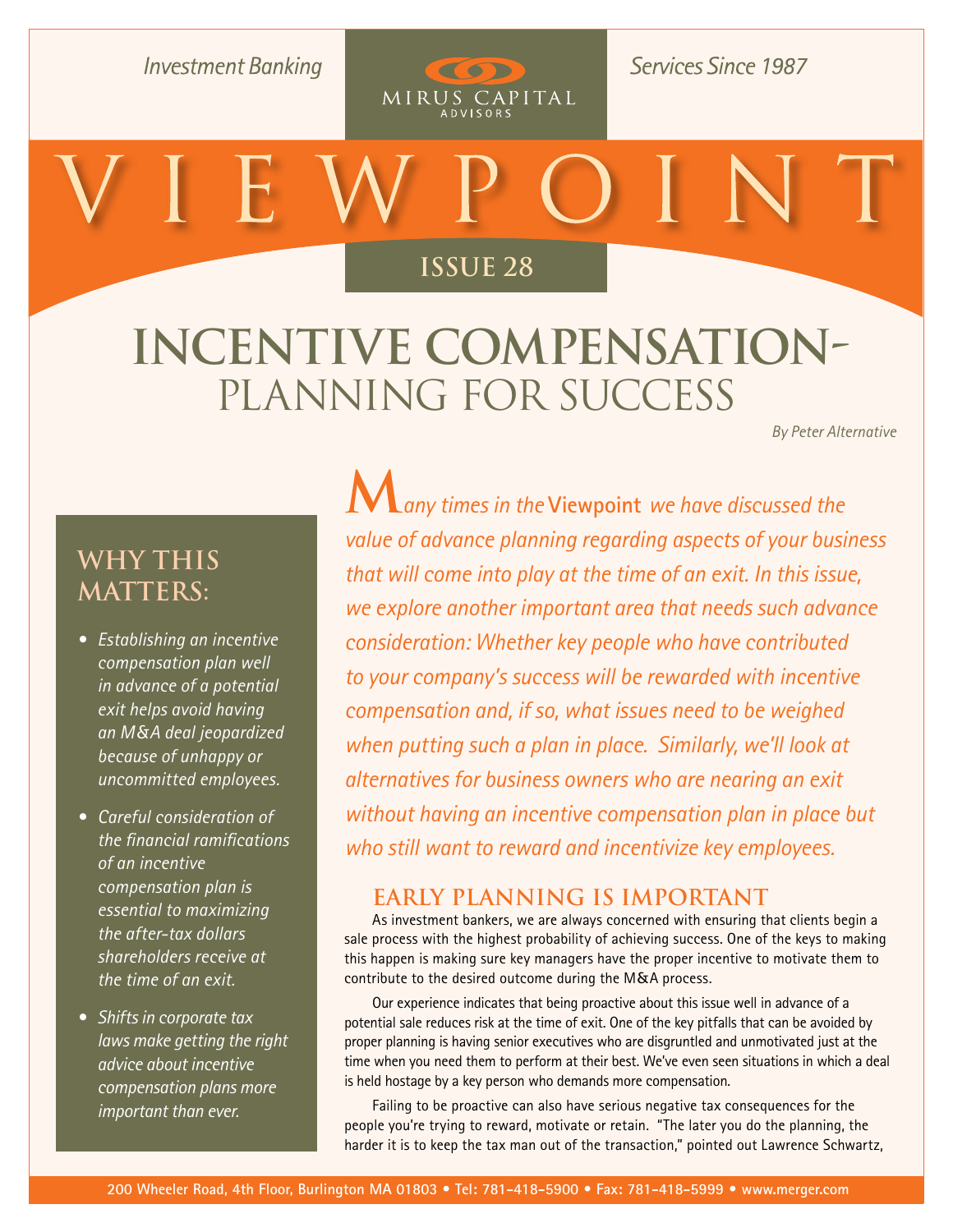*Before you begin choosing among your various options, the first thing you want to be clear about is what your motivation is for considering such a plan in the first place. Are you interested in retaining key people? Are you trying to motivate strong performance?* 

partner in the Tax Services Department of Carlin, Charron & Rosen, LLP. "In cases where someone makes you an unexpected offer for your company and you want to reward people but don't have a plan in place, often that reward ends up getting taxed as ordinary income. With federal income taxes at 35 percent and Massachusetts income at 5 percent and then FICA on that top of that, you're looking at something that is really inefficient."

"If you haven't been proactive about putting a plan in place, you have no options at the time of exit," said Carol Tully, director of Tax Services for the Commercial Industries Group at Wolf & Company, P.C. "At that point, you are in a more expensive, cashbased situation."

#### **Decision Points**

"Looking at this topic from the 30,000 feet level, you want to reward people for valuation increases since they've been with the company and you want to tie all of those values to the liquidity event and the ultimate valuation," said Andrew Liazos, a partner with McDermott, Will & Emery, LLP. "Or you want to reward them for what they are going to contribute to making the transaction happen and be successful after the fact. You have options for doing that."

What are the key points to consider when evaluating those options? When you chose the legal form of your company, you already made a decision that impacts your options. The most common type of equity based compensation, incentive stock options, cannot be used by partnerships or LLCs. Companies with these forms of ownership tend to turn to vehicles such as profits interests and capital interests, with low value partnerships issuing capital interests and higher value partnerships issuing profits interests. "If you're working with an LLC, you very many times will see profits interests because it gives the partnership future appreciation that is similar to an option and you get capital gains treatment if you do it properly," said Liazos. For LLC owners, make sure your advisors are following closely proposed *Regulations & Notice 2005-43*, which is related to the tax treatment of partnership interests.

If you are interested in setting up an S Corporation, while you can't have two classes of stock, you can have an option plan with non-voting stock. This allows companies to provide equity-based incentive plans to employees without many of the risks associated with adding new owners. Other nuances of note with respect to S Corporations are that you can't have more than 100 individual shareholders and those shareholders need to either be U.S. citizens or resident aliens. Otherwise, every equity compensation program that is available to a C corporation is also available to S corporation.

Before you begin choosing among your various options, the first thing you want to be clear about is what your motivation is for considering such a plan in the first place. Are you interested in retaining key people? Are you trying to motivate strong performance?

How important retention is as a motivating factor can perhaps be judged by looking down the road and trying to anticipate what type of buyer might eventually be interested in your company. "If you envision attracting a financial buyer that is not going to be directly involved in running the company, you'll want to make sure the key people will stay," said Ken Dreyer, who consulted with companies about their compensation programs, including equity based plans, before becoming CEO of Eliassen Group last year. "Relatively speaking, this is less relevant to a strategic buyer because they'll have their own people."

The program Dreyer helped Eliassen Group founder Mona Eliassen put in place five years ago was predicated on a desire to drive growth and also a desire to keep management in place. "In our case, when it came time for the exit, our founder and owner was committed to going with a private equity group so that the leadership team would continue," he said. "People got paid out whatever their percentage was in the growth of the enterprise value and reinvested a significant amount of that into the new company."

After focusing on your motivation, Carol Tully advises looking at whether you actually need an equity plan or whether the same objective can be achieved with phantom stock. "If you go to an equity plan, you now have a new owner at the table, and that's not always a good thing," she said. "If everything goes as planned, it's great. But if everything doesn't go as planned with that employee, now you have a variety of issues in terms of getting rid of the person.

"If the plan does have to be equity, the question you need to ask is how does it unwind if things don't go well?" added Tully. "There should be a buy back plan or agreement so that if things don't work out with an employee, the process for unwinding is well thought out."

The possibility of things going off track if a key employee doesn't work out is why Ken Dreyer advises making sure you have the right management team in place before instituting a plan. "You want to be sure the people on the leadership team are the ones you really want to have there," said Dreyer, "Ask yourself if these are the people you're really counting on. You don't want to put a plan in place until you have that core team in place."

#### **Company Stage Makes a Difference**

The stage of your company also guides decision-making regarding what type of plan to select. "If I'm dealing with founders and first people who are coming on board, I would give them a form of equity that is sure to generate capital gains," said Liazos. "A form of restricted stock or actual grants are appropriate at that stage. Usually the more mature a company is, it becomes more expensive to use restrictive stock. That's why options are used in this context; there's no tax on receiving the options; there's only tax when they are exercised."

"Companies that are early to mid-stage aren't going to have enough cash to pay compensation so you've got to give people a stake in a liquidity event," added Liazos. "And I would say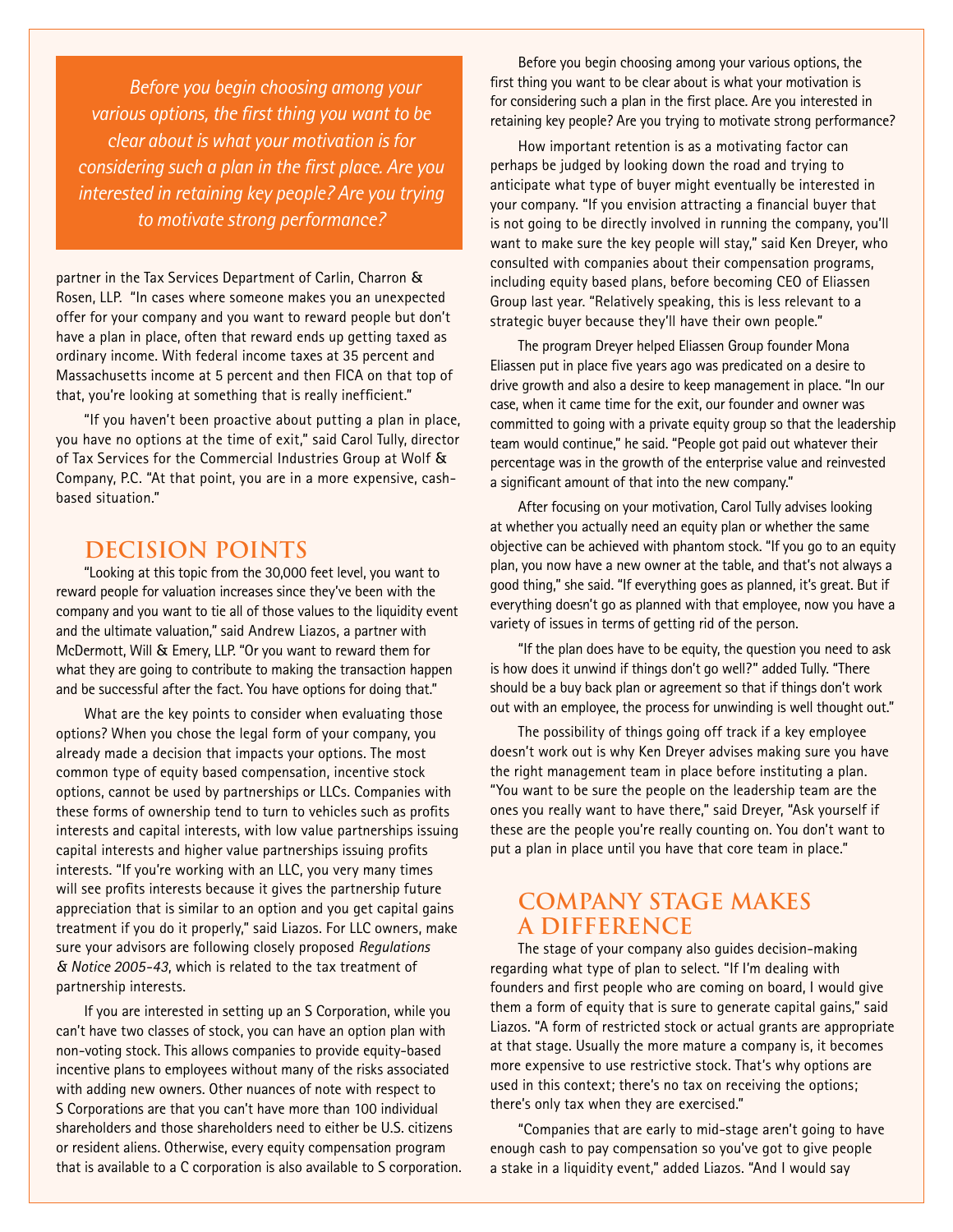options are still the choice du jour; that's the primary mode of compensating people".

#### **A Multitude of Vesting Considerations**

The whole area of vesting is another important topic to consider. "Vesting goes back to your motivation," said Tully. "If your motivation is to retain people, you can't have the vesting be so long that it's not motivating. At the same time, it has to be long enough to keep them there so they either build the growth or contribute toward the deal. So depending on what stage the company is in, sometimes you'll see a larger chunk of vesting within a year and then monthly vesting or sometimes you'll see it over a period of years. Which ever way you do it, there should be some thought as to whether the vesting is meeting the goal of retention rather than just automatically saying 'five years and 20 percent a year.'"

"You need to make sure your equity program doesn't create a problem in terms of retaining people after a sale," said Liazos. "An executive who has lots of fully vested options that are worth \$5 million at the time of exit may say 'I'm going to exercise my options and walk away with that cash.' If people power is really your business, is that going to be an issue when the buyer is saying, 'If I buy this business, am I going to have those people?' So more people are making sure not to have 100 percent vesting. Or if you do have 100 percent vesting, what sort of incentive are you putting into the plan to retain people after the deal?"

Of course, you can always hope that an acquirer will be so interested in retaining key people that they will jump into the gap left by a lack of planning. "In many cases, the acquirer deals with rewarding the people to stay," said Richard Weiner, a tax partner with Carlin, Charron & Rosen, LLP. "If they're looking for the human capital, then they want golden handcuffs. If, for example, a buyer really wants that general manager to stay to help get the organization to the next level, when they may hope to exit in a few years themselves, you'll see instruments come in like restricted stock and unqualified options."

The issue of how to retain key employees and who is responsible for doing so is always a component of the broader valuation negotiation. As such, your investment banker needs to proactively manage the buyer's expectations both with respect to the assumption (roll-over) of unvested options and their need to provide key managers proper incentive compensation in their employment agreements. The pretext of that discussion is to establish the distinction between consideration (cash, stock, options, etc.) for the equity value that has been built and is being acquired an incentive compensation for future value creation.

Another vesting issue that crops up is how to handle incentive stock options that are not fully vested at the time of exit.

Among the points to be handled when you draft your option plan is to be sure it allows for assumption of the options by the acquirer. Also, avoid modification provisions since any substantial modification of an incentive stock option at time of exit is deemed a new issuance and requires a step up in the strike price to current market value. Finally, when exchanging stock options into options in the acquiring company, be sure to follow guidelines that specify that the strike price, spread and fair market value of the shares to

be received match those of the old options.

In the event you are a profitable flow through entity (e.g. S corporation, LLC, partnership) take the necessary steps to ensure the related tax deduction associated with stock option cancellation payments is on your final tax return. This can be accomplished by making payment prior to the stock purchase, at the same time as the stock purchase agreement with a binding contract, or a combination of both.

Note that a vesting acceleration clause in your plan that says some or even all options automatically vest upon change of control of the company is not deemed to be a modification and is, therefore, allowable. This is a common way to reward people who have helped build the value of a company and made the exit possible. Acceleration comes in a number of different flavors. It can be full or partial, and sometimes the board has decision-making power over whether acceleration will occur and, if so, what it will cover.

One critical issue and sometimes misunderstood, arises with acceleration is when those who exercise their newly vested options at the time of exit want to immediately sell the underlying stock in order to participate in the deal. Such a sale will be taxed as ordinary income since they will not have held the stock for the year-long time period that is required to qualify for capital gains treatment.

#### **Regulatory Issues**

Regulatory changes over the past few years appear to have complicated the decision making regarding equity based compensation options. Among the best known of these changes was the introduction of Section 409A into the Internal Revenue Code, which tightened the regulation of a wide array of deferred compensation arrangements, including stock options. Another big change occurred when the Federal Accounting Standards Board issued SFAS No. 123(R), which stipulates that all forms of stock compensation is to be treated as an expense to the issuer. For more information, please visit Mirus' 409a Valuation section on our website.

"Even though SFAS 123 (R) has made it a pain in the neck to do accounting for stock options, companies are still interested in attracting the best and the brightest and those people want options," said Weiner.

"The new regulatory environment has added new people to the table for the discussion of equity compensation," said Carol Tully. "It has moved accounting treatment from very low on the decision tree to a much higher place. If you're packaging your company for a transaction, you don't want to have a plan designed without the accounting treatment being considered. Another change that has occurred is that we are seeing a lot more restricted stock plans because of the expensing of options."

#### **Communication Is Key**

Once your plan is in place, your work is far from done. "Going forward, it's really important to communicate how people are doing under the plan," said Dreyer. "At the Eliassen Group, we gave updates quarterly to keep the program top of mind with people."

"Educating people about the tax implications is very important," said Tully. "I am fascinated by how many employees